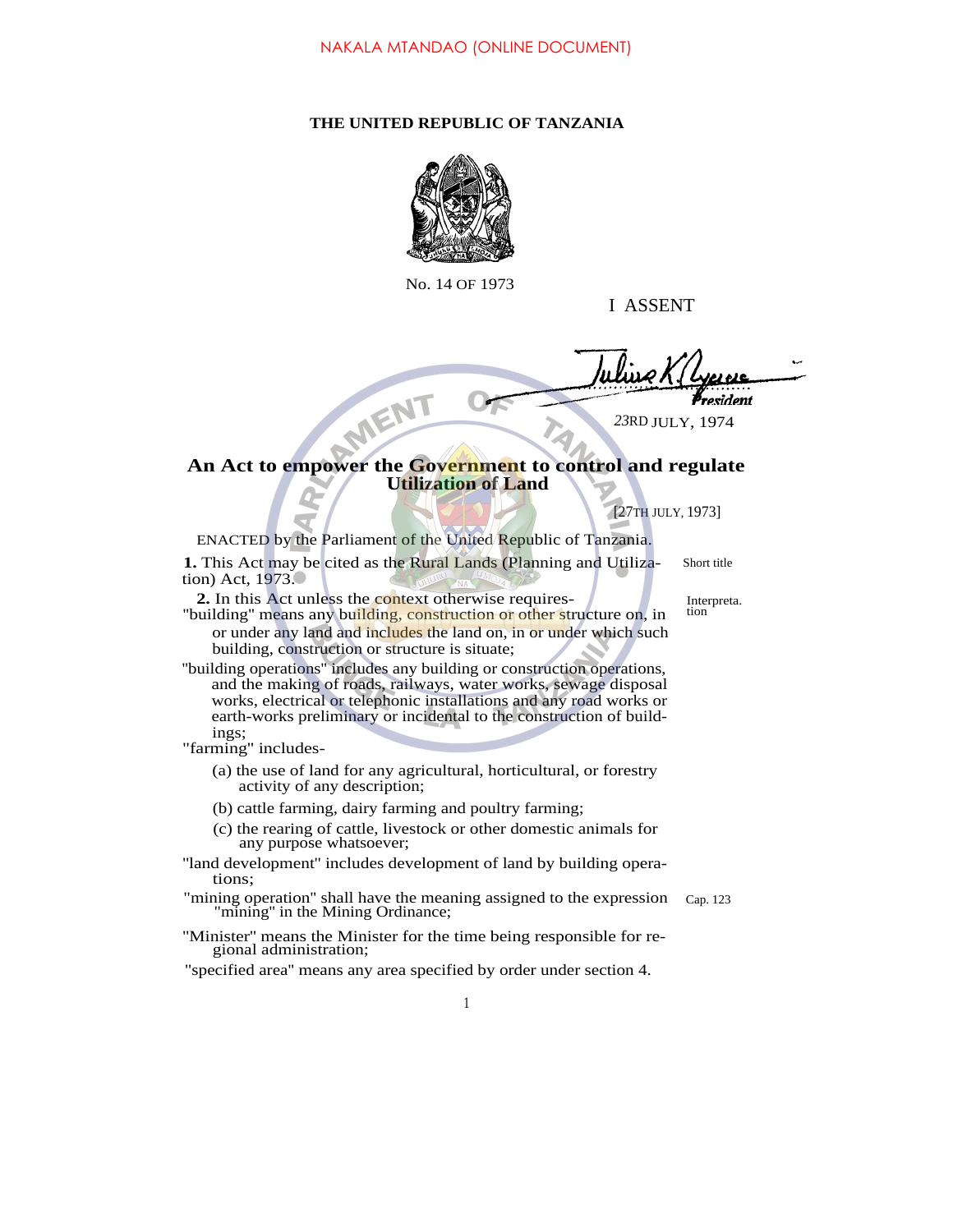| 2                                                                  | <b>No. 14</b>                                                                                                                                                                                                                                                                                                                                                                                                                                                                                                                                               | Rural Lands (Planning Utilization)                                                                                                                                                                                                                                                       | 1973 |  |                                                                                                                                                                                                                                                   |  |
|--------------------------------------------------------------------|-------------------------------------------------------------------------------------------------------------------------------------------------------------------------------------------------------------------------------------------------------------------------------------------------------------------------------------------------------------------------------------------------------------------------------------------------------------------------------------------------------------------------------------------------------------|------------------------------------------------------------------------------------------------------------------------------------------------------------------------------------------------------------------------------------------------------------------------------------------|------|--|---------------------------------------------------------------------------------------------------------------------------------------------------------------------------------------------------------------------------------------------------|--|
| Delegation                                                         | <b>3.</b> The Minister may, by order in the <i>Gazette</i> , delegate to a public<br>officer all or any of his functions under this Act.                                                                                                                                                                                                                                                                                                                                                                                                                    |                                                                                                                                                                                                                                                                                          |      |  |                                                                                                                                                                                                                                                   |  |
| Declaration<br>of specified<br>areás                               | 4. Where the President is of the opinion it is in the public interest to<br>regulate land development in any area of Tanganyika, he may<br>by order in the <i>Gazette</i> , declare such area to be a specified area for the<br>purpose of this Act.                                                                                                                                                                                                                                                                                                        |                                                                                                                                                                                                                                                                                          |      |  |                                                                                                                                                                                                                                                   |  |
| Regulation<br>of land<br>develop-<br>ment in<br>specified<br>areas | <b>5.</b> -(1) Where any area has, by an order made under section 3, been<br>declared to be a specified area the Minister may, after consultation with<br>the Minister for the time being responsible for lands, make regulations-                                                                                                                                                                                                                                                                                                                          |                                                                                                                                                                                                                                                                                          |      |  |                                                                                                                                                                                                                                                   |  |
|                                                                    | (a) regulation building operations in such area;                                                                                                                                                                                                                                                                                                                                                                                                                                                                                                            |                                                                                                                                                                                                                                                                                          |      |  |                                                                                                                                                                                                                                                   |  |
|                                                                    | (b) regulating farming operations in such area;                                                                                                                                                                                                                                                                                                                                                                                                                                                                                                             |                                                                                                                                                                                                                                                                                          |      |  |                                                                                                                                                                                                                                                   |  |
|                                                                    | (c) regulating mining operations in such area;                                                                                                                                                                                                                                                                                                                                                                                                                                                                                                              |                                                                                                                                                                                                                                                                                          |      |  |                                                                                                                                                                                                                                                   |  |
|                                                                    | (d) prohibiting the carrying out of any building operation, farming<br>operation or mining operation in the whole or any part of such<br>area:<br>(e) reserving the area or any part thereof for the establishment of<br>an Ujamaa Village;<br>(f) reserving the area or any part thereof for development as gardens,<br>forests or parks and requiring demolition of all or any category<br>of buildings within such area or part thereof or the discontinuance<br>of all or any specified category of buildings, farming or mining<br>operations thereon; |                                                                                                                                                                                                                                                                                          |      |  |                                                                                                                                                                                                                                                   |  |
|                                                                    |                                                                                                                                                                                                                                                                                                                                                                                                                                                                                                                                                             |                                                                                                                                                                                                                                                                                          |      |  | (g) providing for the revocation, of or the amendment of the terms<br>of, any right of occupancy granted in respect of any land the<br>whole or any part of which fails within the specified area;                                                |  |
|                                                                    |                                                                                                                                                                                                                                                                                                                                                                                                                                                                                                                                                             |                                                                                                                                                                                                                                                                                          |      |  | (h) providing for the extinction, cancellation or modification of the<br>rights, titles and interests in or over the parcels of land falling<br>wholly partly within the specified area, or in or over any building<br>within the specified area; |  |
|                                                                    |                                                                                                                                                                                                                                                                                                                                                                                                                                                                                                                                                             | (i) providing for the avoidance of undue hardship to any person<br>affected by such regulations;                                                                                                                                                                                         |      |  |                                                                                                                                                                                                                                                   |  |
|                                                                    |                                                                                                                                                                                                                                                                                                                                                                                                                                                                                                                                                             | (j) prescribing anything which in his opinion it is necessary or<br>expedient to prescribe in order to give better effect to the<br>provisions of such regulations and to control and regulate land<br>development in the specified area.                                                |      |  |                                                                                                                                                                                                                                                   |  |
|                                                                    | requirement.                                                                                                                                                                                                                                                                                                                                                                                                                                                                                                                                                | (2) Where regulations made under this section require the demoli-<br>tion of buildings or the discontinuance or substantial modification of<br>any building, farming or mining operation, the regulations shall allow<br>a period of not less than three months for compliance with such |      |  |                                                                                                                                                                                                                                                   |  |
|                                                                    |                                                                                                                                                                                                                                                                                                                                                                                                                                                                                                                                                             | $(3)$ Subject to the provisions of subsections $(2)$ and $(4)$ any person<br>who contravenes any of the provisions of regulations made under this<br>section shall be guilty of an offence and shall be liable on conviction to<br>imprisonment for a term not exceeding two years.      |      |  |                                                                                                                                                                                                                                                   |  |